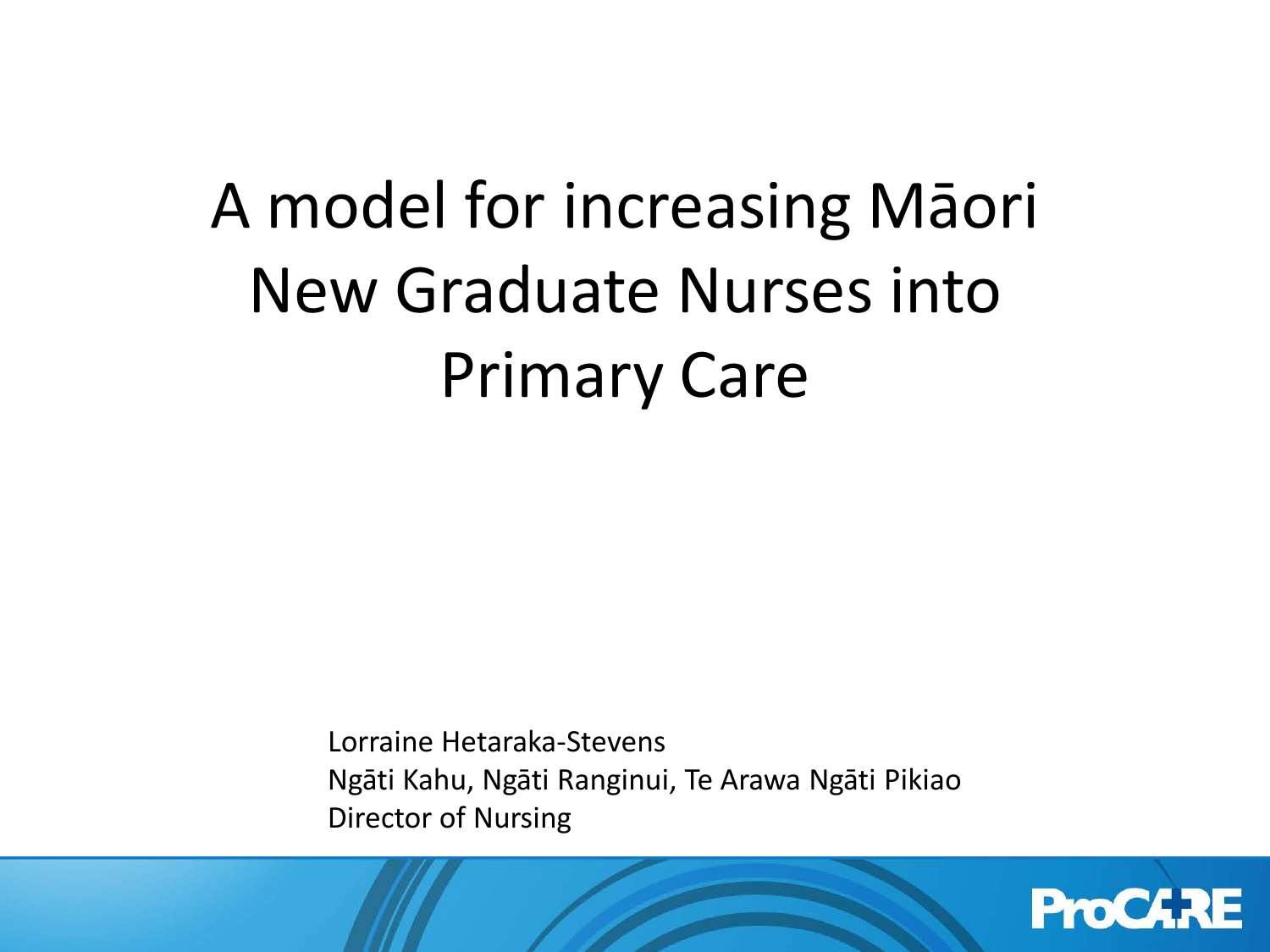

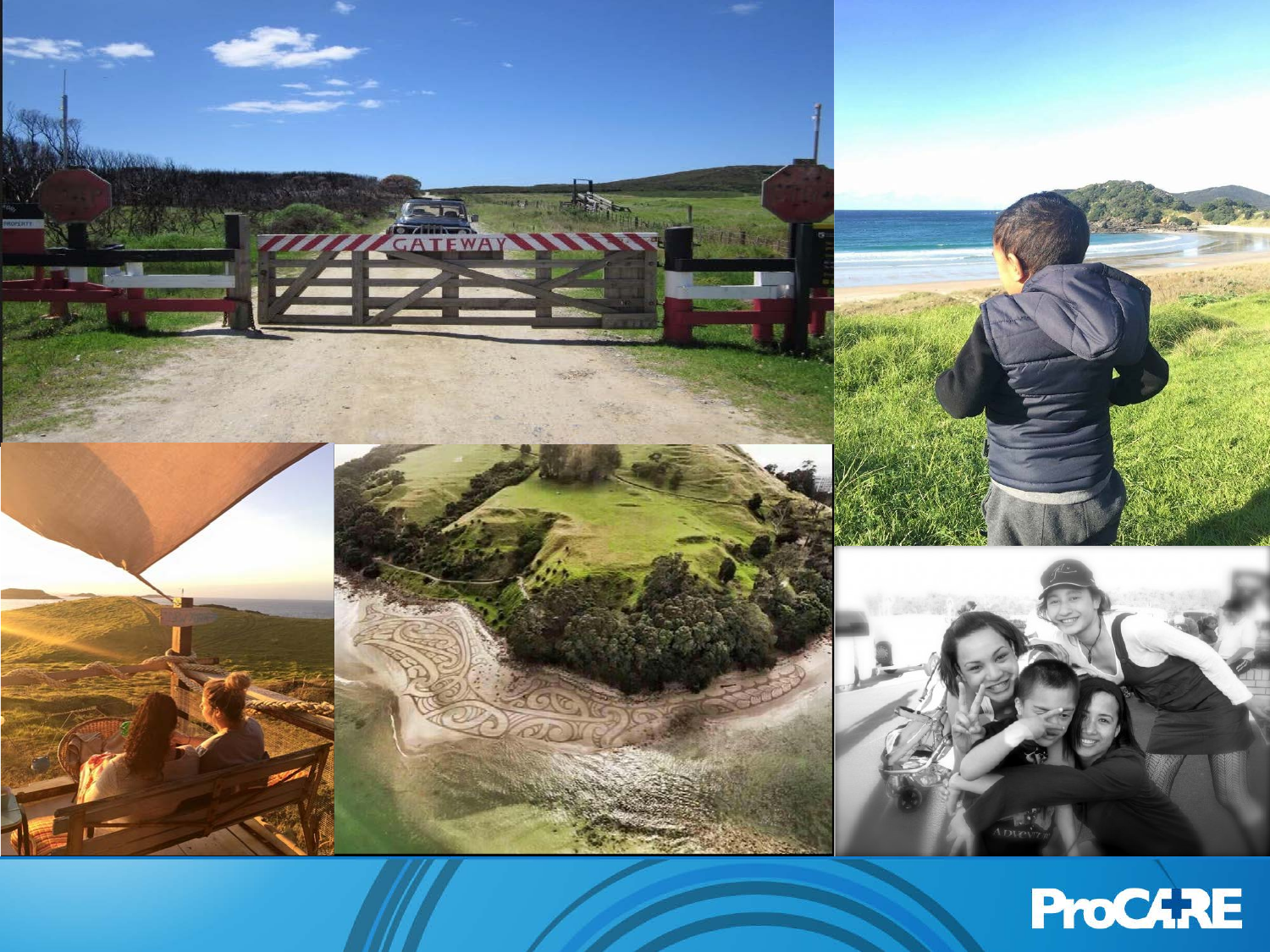# **Overview**

- Context
- Background
- A model for recruitment
- Results
- Discussion

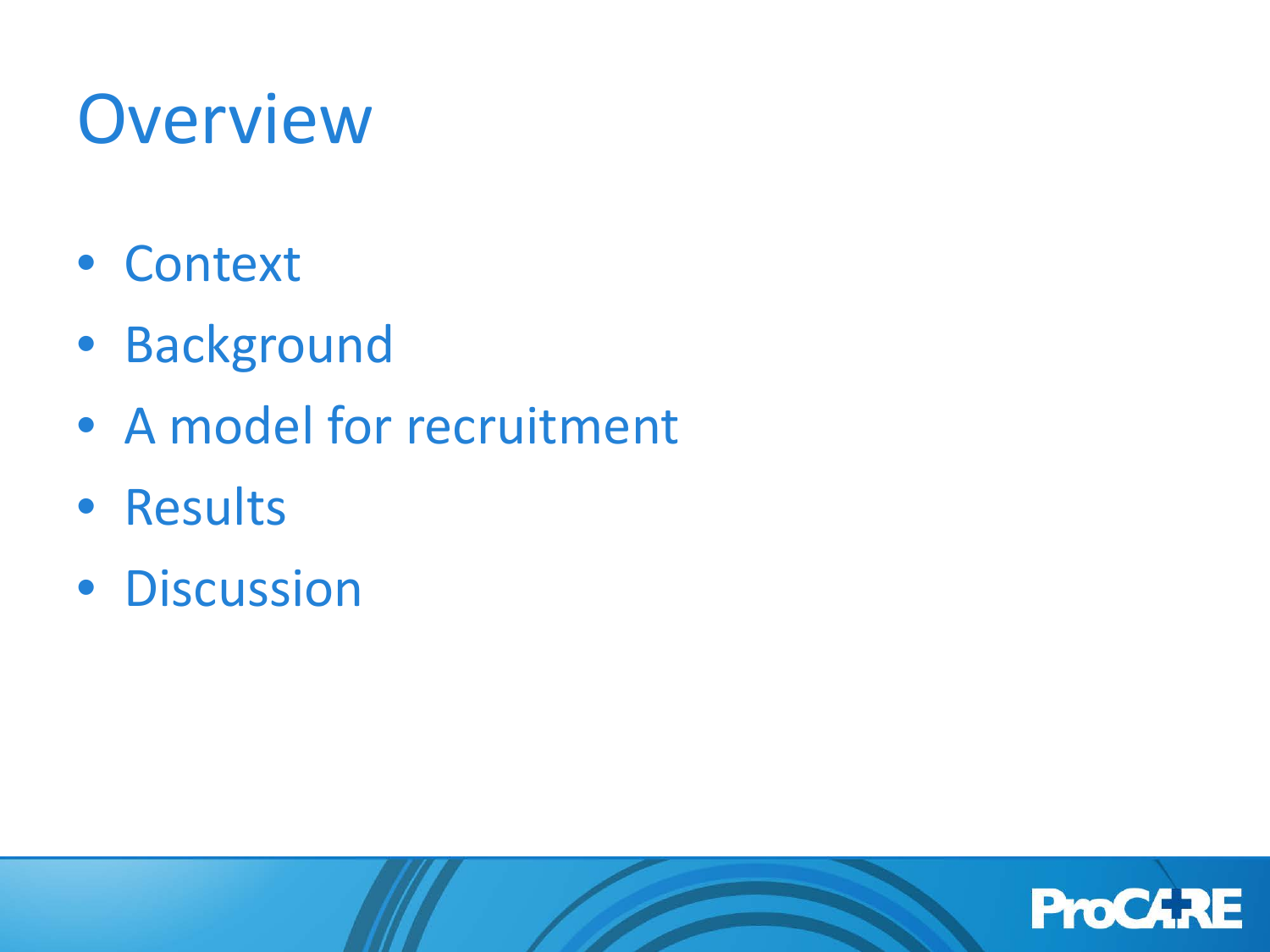

Reference: Ministry of Health [http://www.health.govt.nz](http://www.health.govt.nz/)

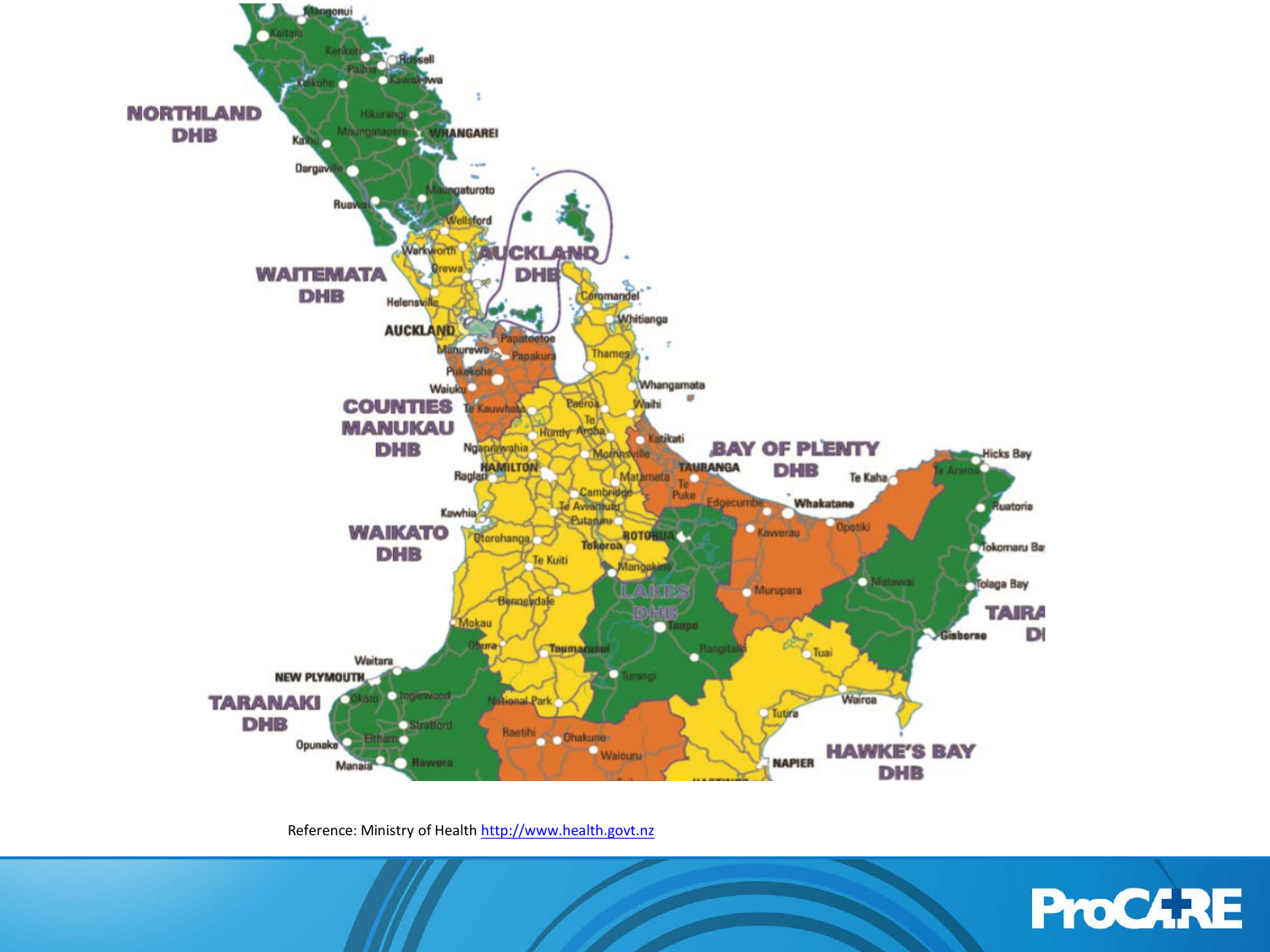#### **Context**

- ProCare is a primary health network, representing and supporting Aotearoa's largest network of general practice teams
- Our network includes more than 200 practices across the wider Tāmaki Makaurau region with an enrolled population of 827,600
- Māori 88,883 and Pacific 108,908





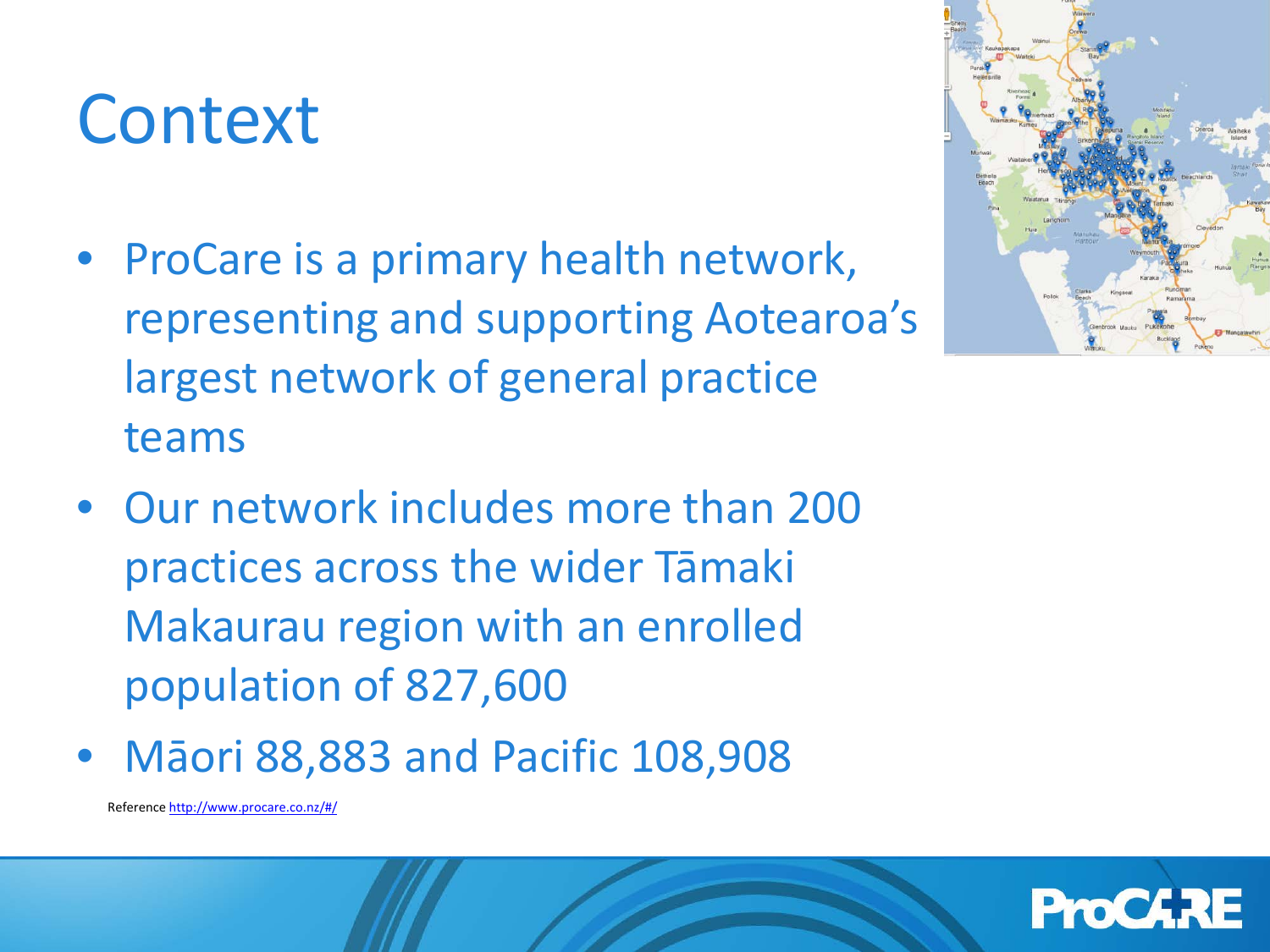# ProCare's purpose

#### **We are a cooperative of health care professionals committed to delivering world leading health services**

- Driving clinical excellence to improve **health outcomes** and reduce inequalities
- Advocating for clinicians and our **communities** to build a sustainable health system
- Strengthening the capabilities of our **general practices** to make the medical home the centre of health care
- **Collaborating** across the **health sector** to deliver integrated patient driven care

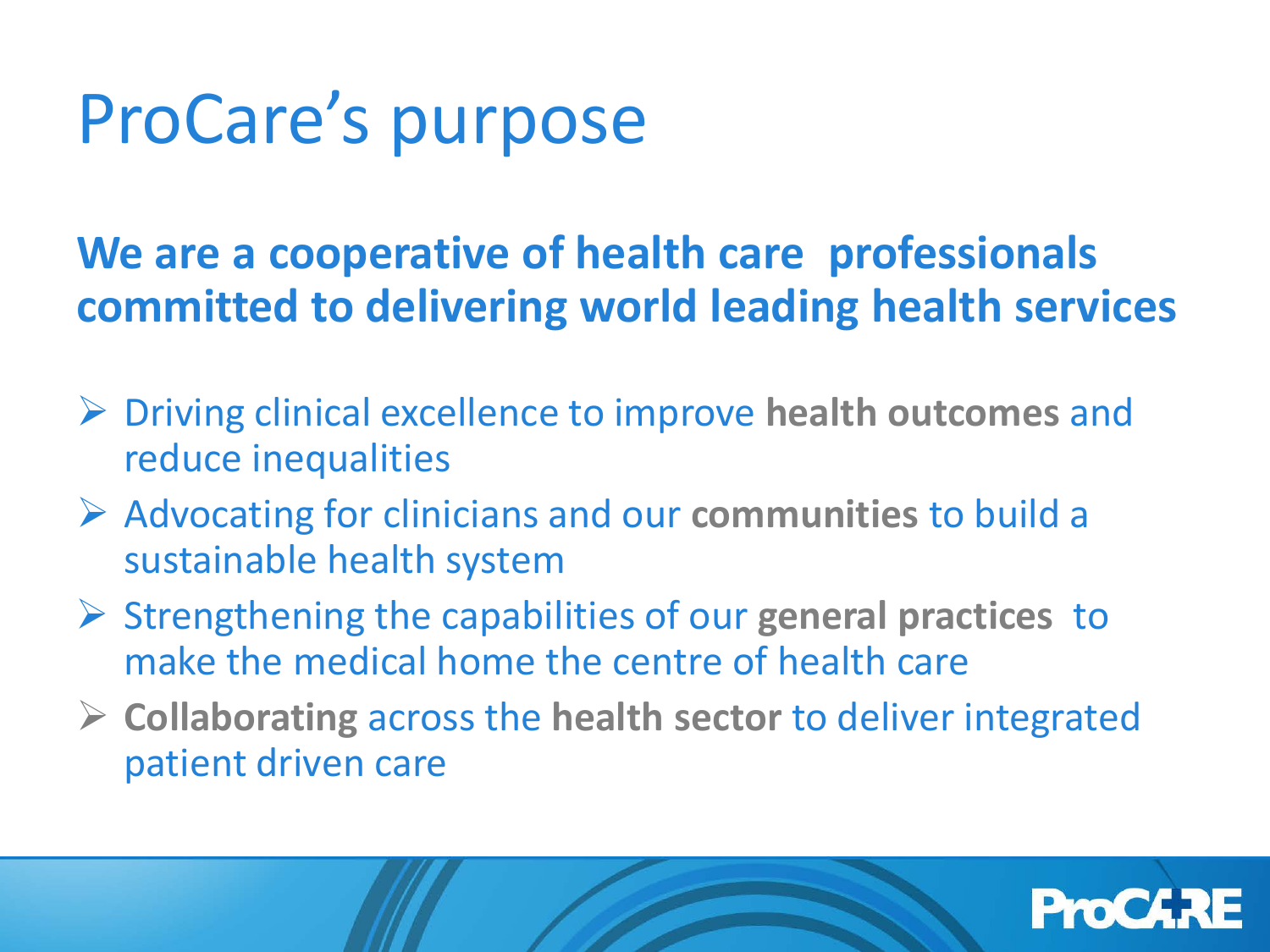## Background

- Workforce shortages, significant for nursing
- Increase demand on primary care with patients with multiple comorbidities
- Key strategic goal is to match the Māori nursing workforce with the percentage of Māori in their population by 2028

Reference:

Ratima, M., Brown, R., Garrett, N., Wikaire, E., Ngawati, R., Aspin, C., & Potaka, U. (2007). Rauringa Raupa: Recruitment and retention of Maori in the health and disability workforce. AUT University: Auckland.

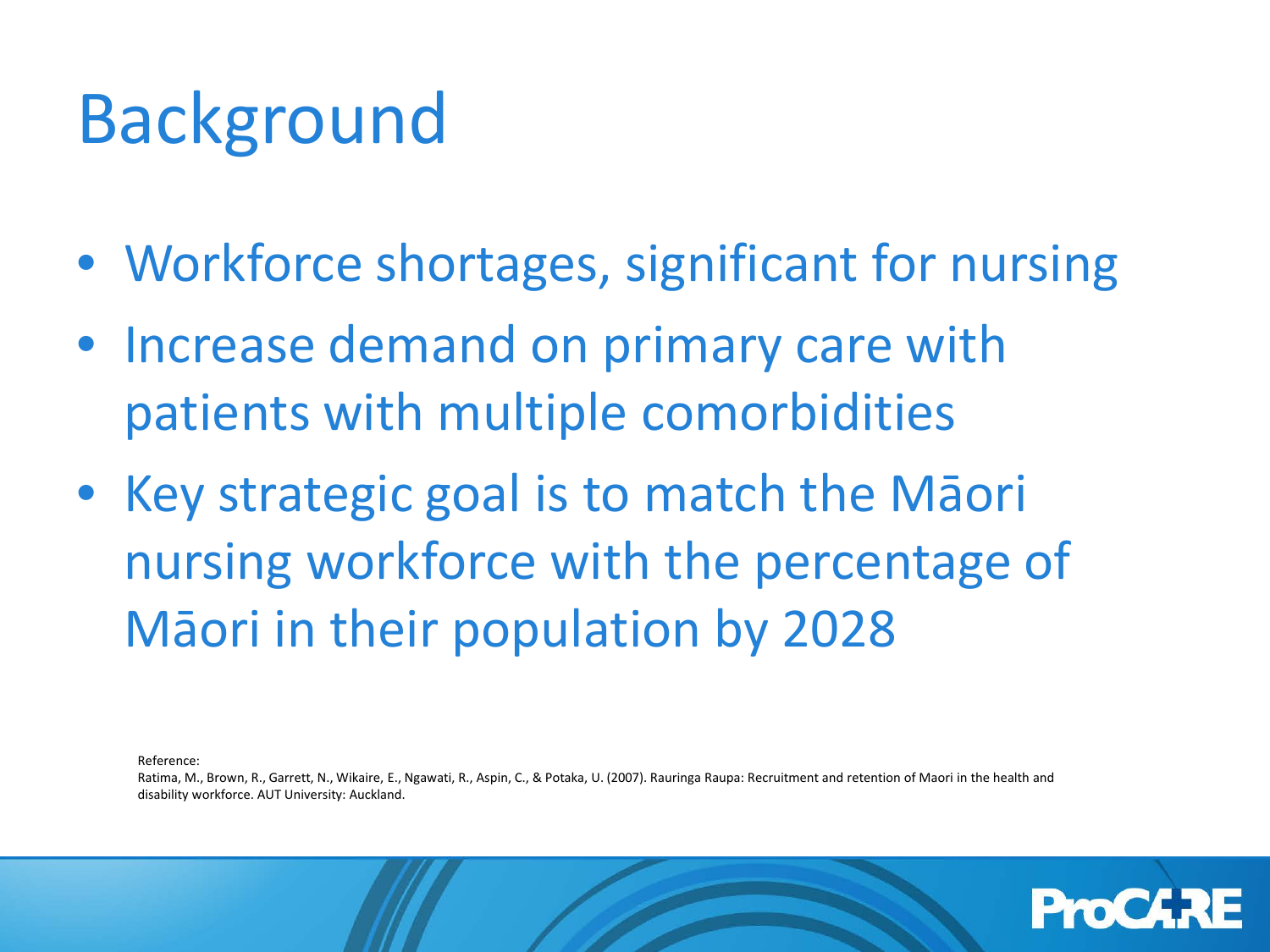# Counties Manukau Health DHB

- The largest Māori and Pacific population in New Zealand
- Increase the number of Māori in the CMH health and disability workforce everywhere from 6% to 16% by

|                         | Māori                | Pacific  |
|-------------------------|----------------------|----------|
| % of workforce (HC)     | $7.1\%$ <sup>*</sup> | 10.2%    |
| <b>CMDHB</b> population | 16.3%                | 23.1%    |
| Variance                | $-9.2%$              | $-12.9%$ |

Table 1: Ethnicity of workforce by headcount compared to CMDHB population in 2014 (Reference: CMDHB Māori Health Plan 2016)

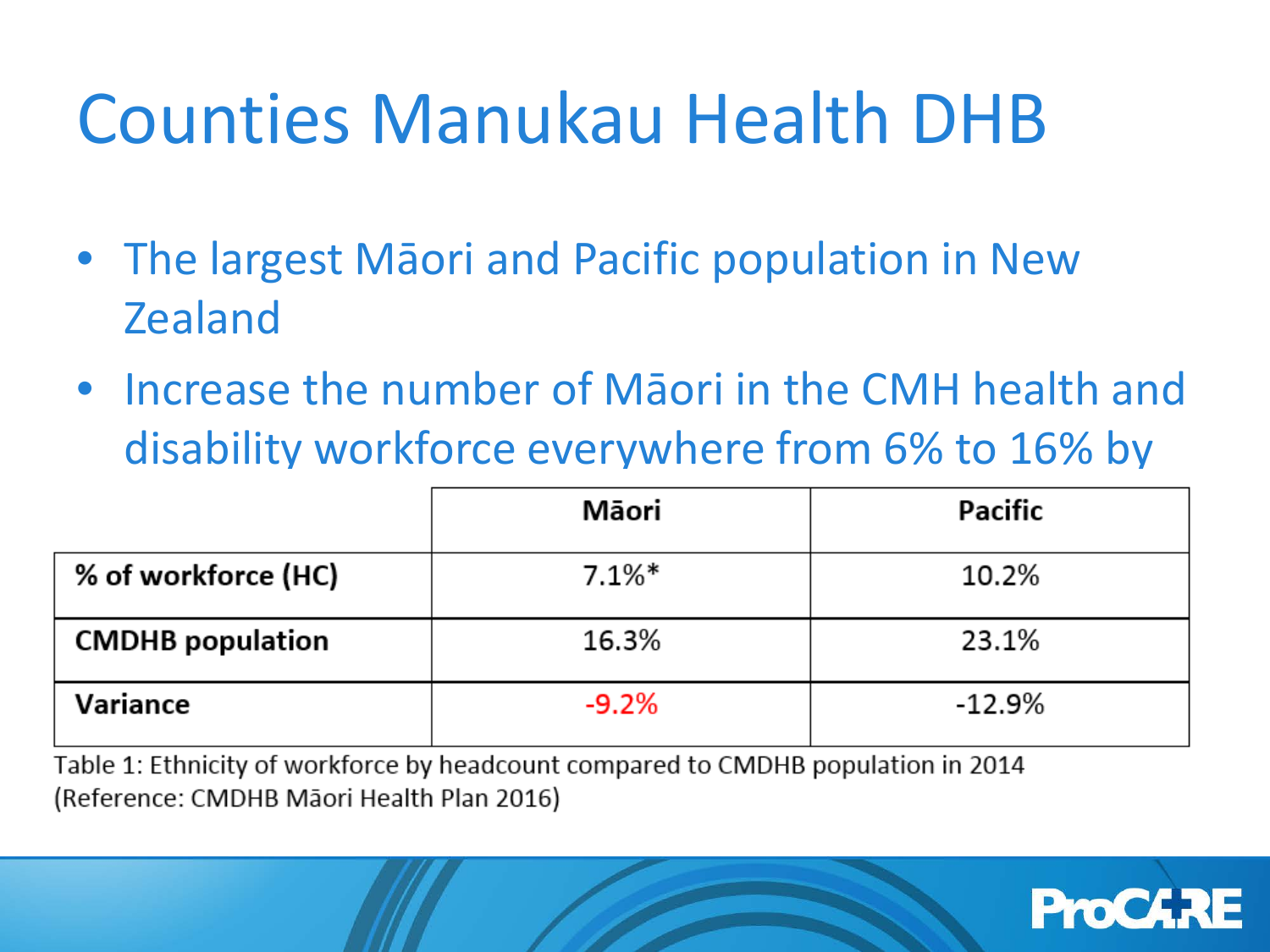### Nursing Recruitment

- New Zealand has a National nursing recruitment process Advanced Choice of Employment (ACE)
- Supported Nursing Entry to Practice Programme (NETP)
- Government pilot in 2014 to 2015 aimed to increase the numbers of new grads in primary care (VLCA- Very low cost access)

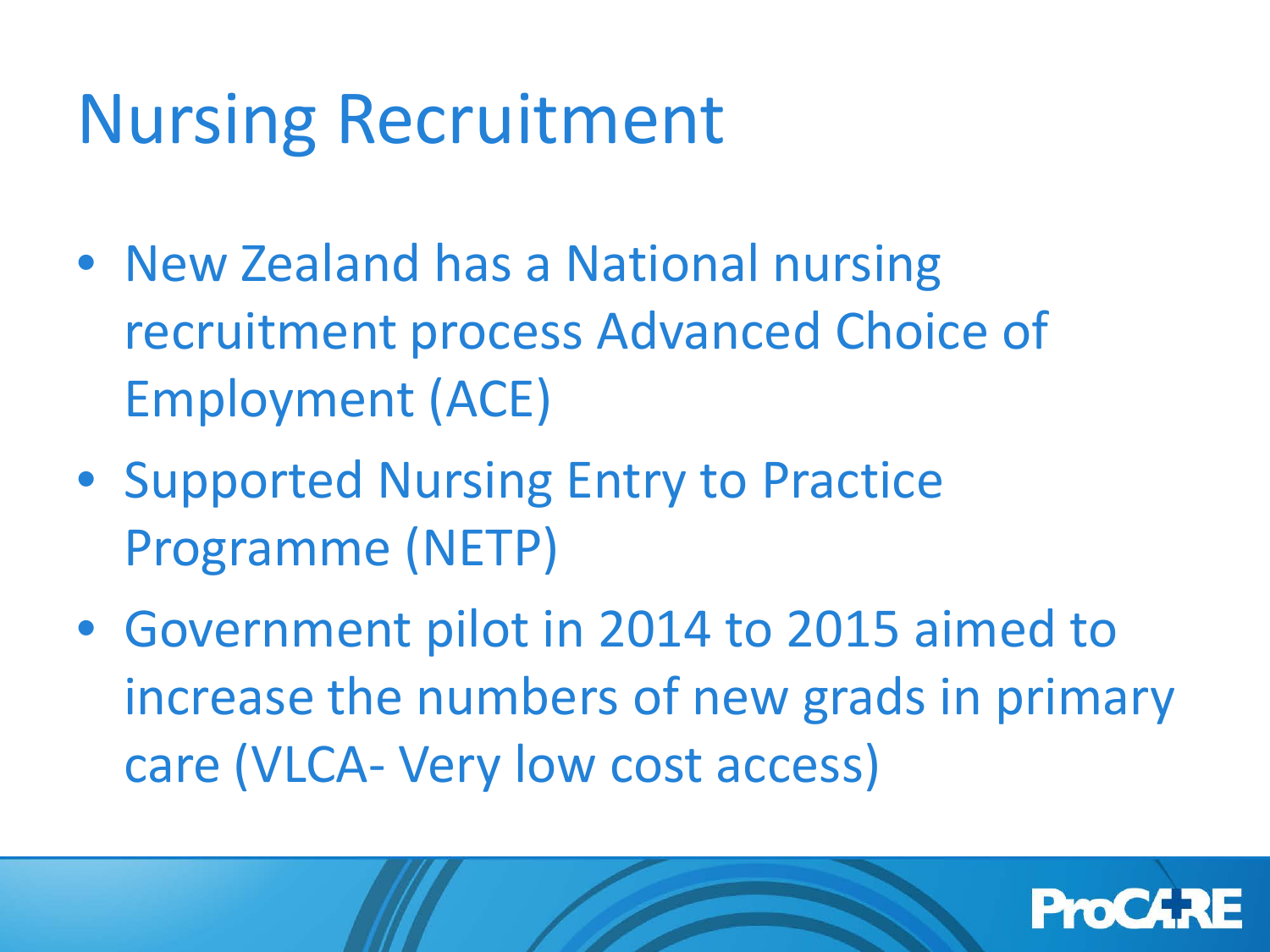# Nursing Recruitment

Table 1. Primary health care recruitment by ethnicity

| <b>Year</b> | <b>Total Community No:</b> | <b>Māori</b> | <b>Pacific</b> |
|-------------|----------------------------|--------------|----------------|
| 2013        | 15                         |              |                |
| 2014        | 21 (12 VLCA)               | $2$ (VLCA)   |                |
| 2015        | 21 (5 VLCA)                |              |                |
| 2016        |                            |              |                |

Total numbers of New Grads applying for positions at CMDHB 260 – 350 Approx 130-150 new grads gain employment annually Of that 30 – 40 new grads select primary care as there first preference

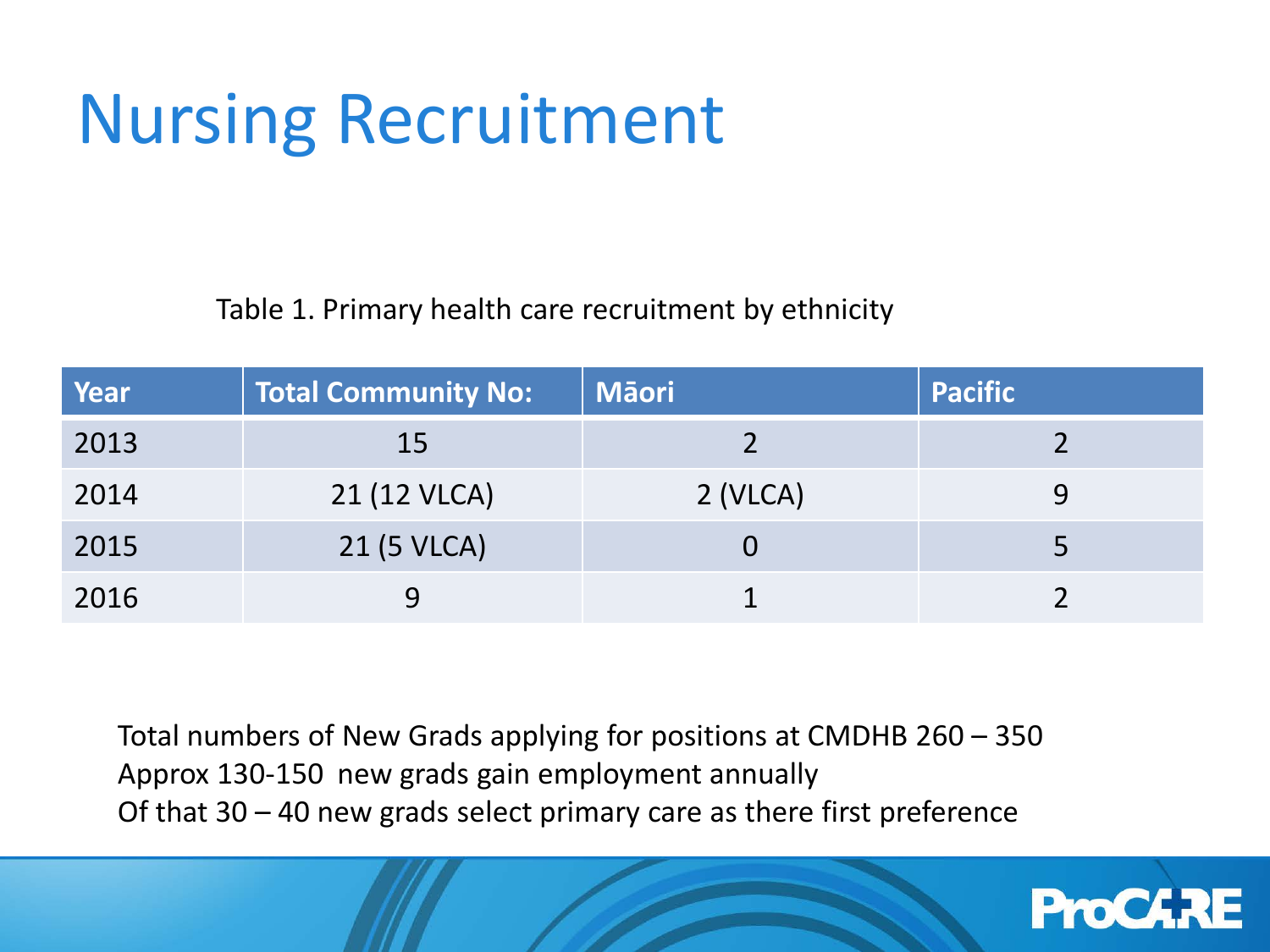# Barriers to employment for Māori

- Limited numbers of clinical placements for undergraduates in primary care
- Institutional bias
- Recruitment processes

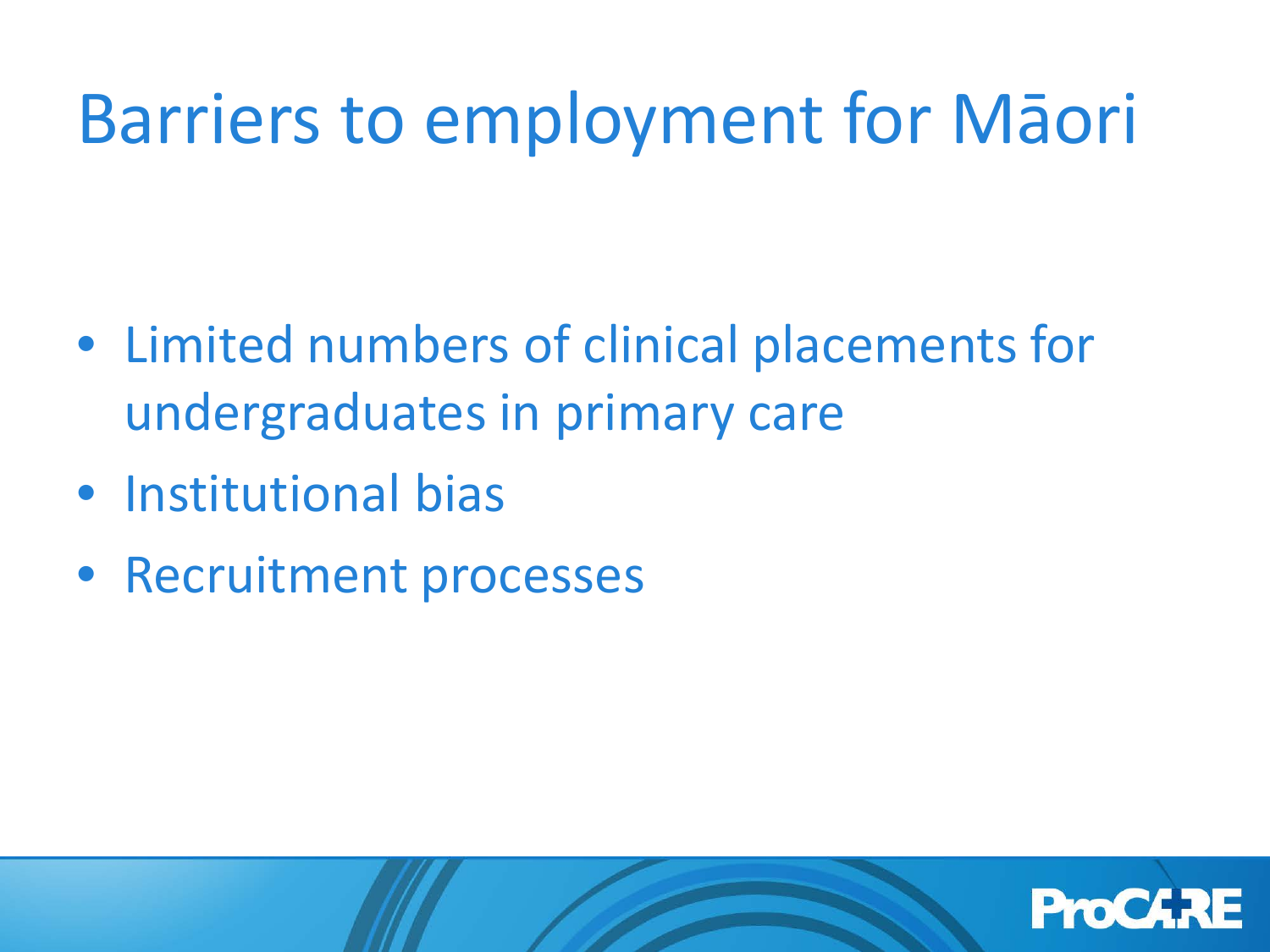# A model for recruitment

- Build on key findings from the VLCA initiative
- Pilot will focus on two intakes of 5 Māori new graduates per intake and align with the national recruitment process
- Collaboration with CMDHB, ProCare and the School of Nursing Manukau Institute of Technology (MIT)

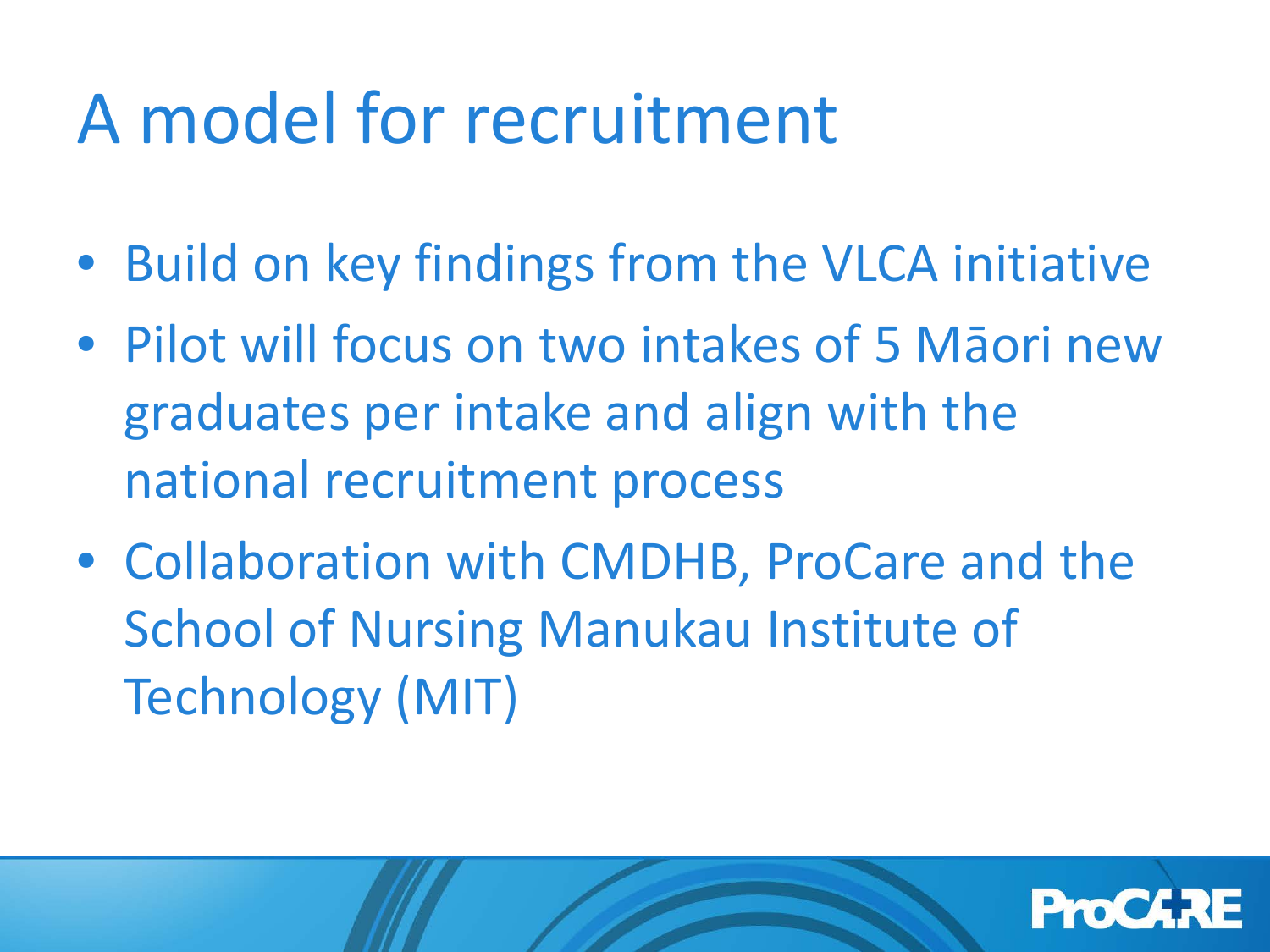- Funding incentive support
- Cultural support and mentoring incorporated into the programme
- Underpinning the programme is Tikanga and Mātauranga Māori

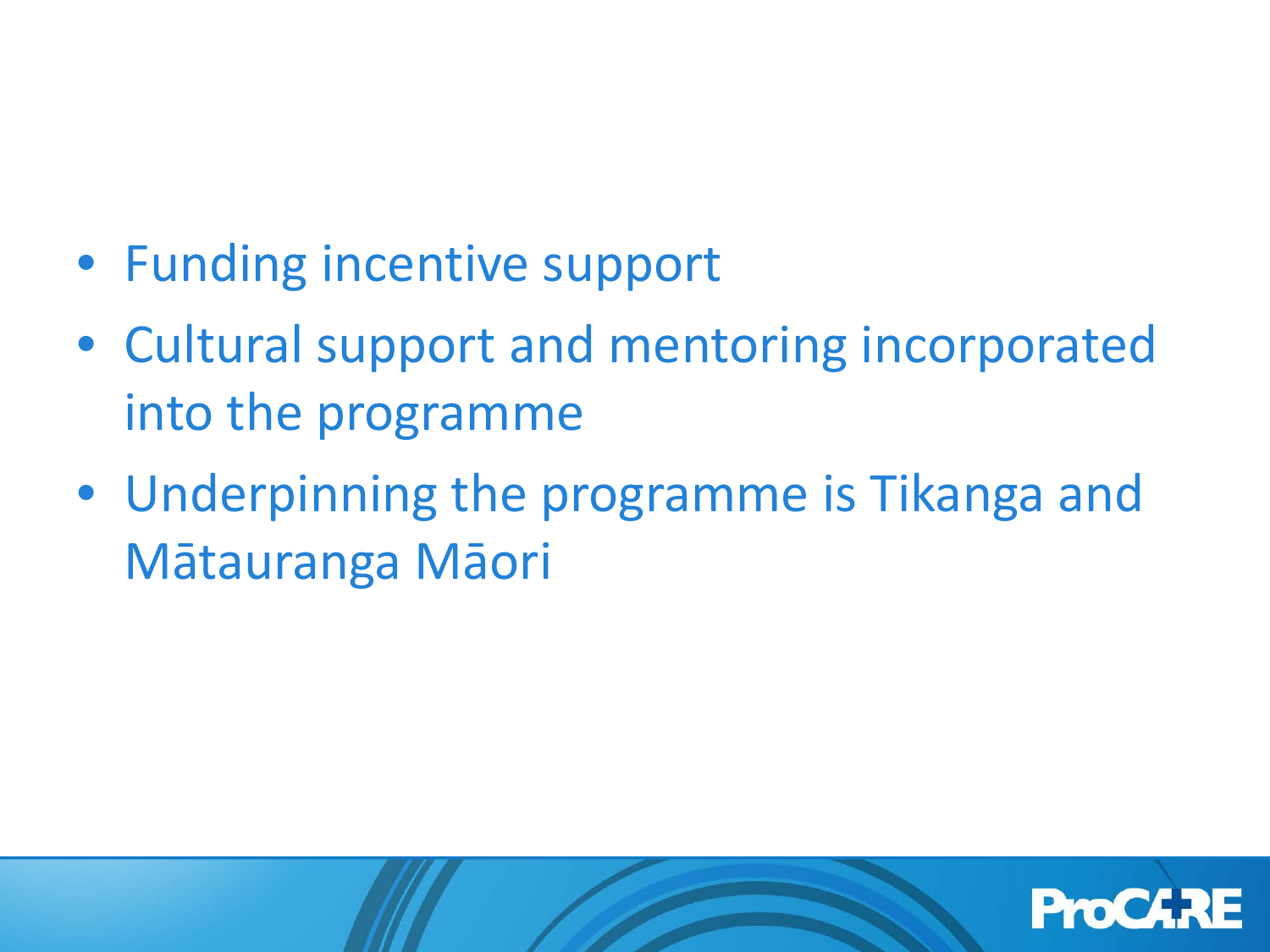### **Results**

- A key focus on identifying practices that are interested in students
- Align student placements with practices likely to offer employment
- 5 Māori offered and 4 accepted
- Currently have 8 that are being interviewed and forecasted employment of 7

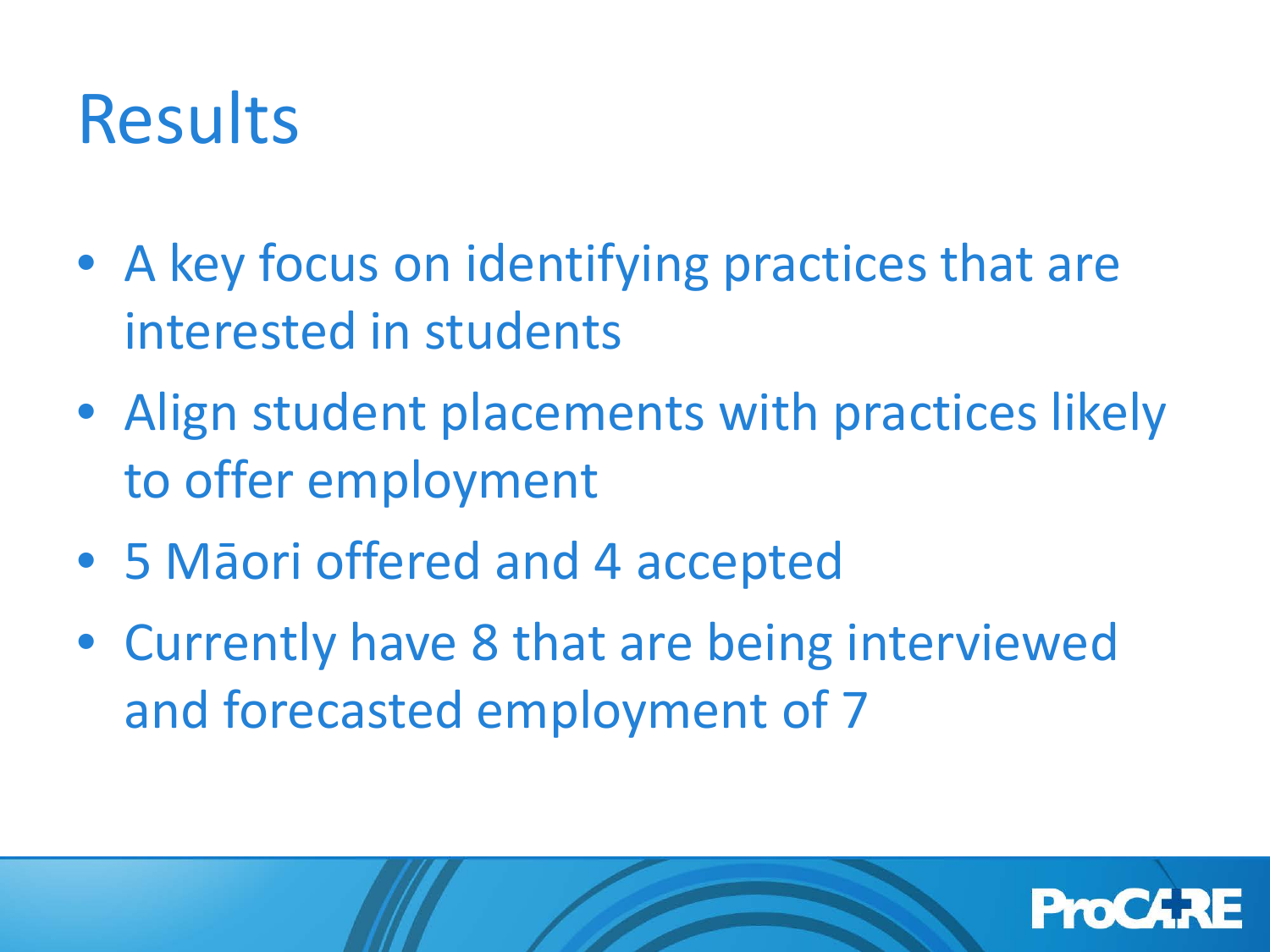### **Discussion**

A kaupapa Māori approach to supporting new graduates is crucial.

Developing our new graduates with Māori nursing leadership improves recruitment and ensures we retain our Māori nursing workforce in primary care.

Policy can ensure that the model is replicated across other DHBs

We can than support them to develop into our clinical leaders for the future.